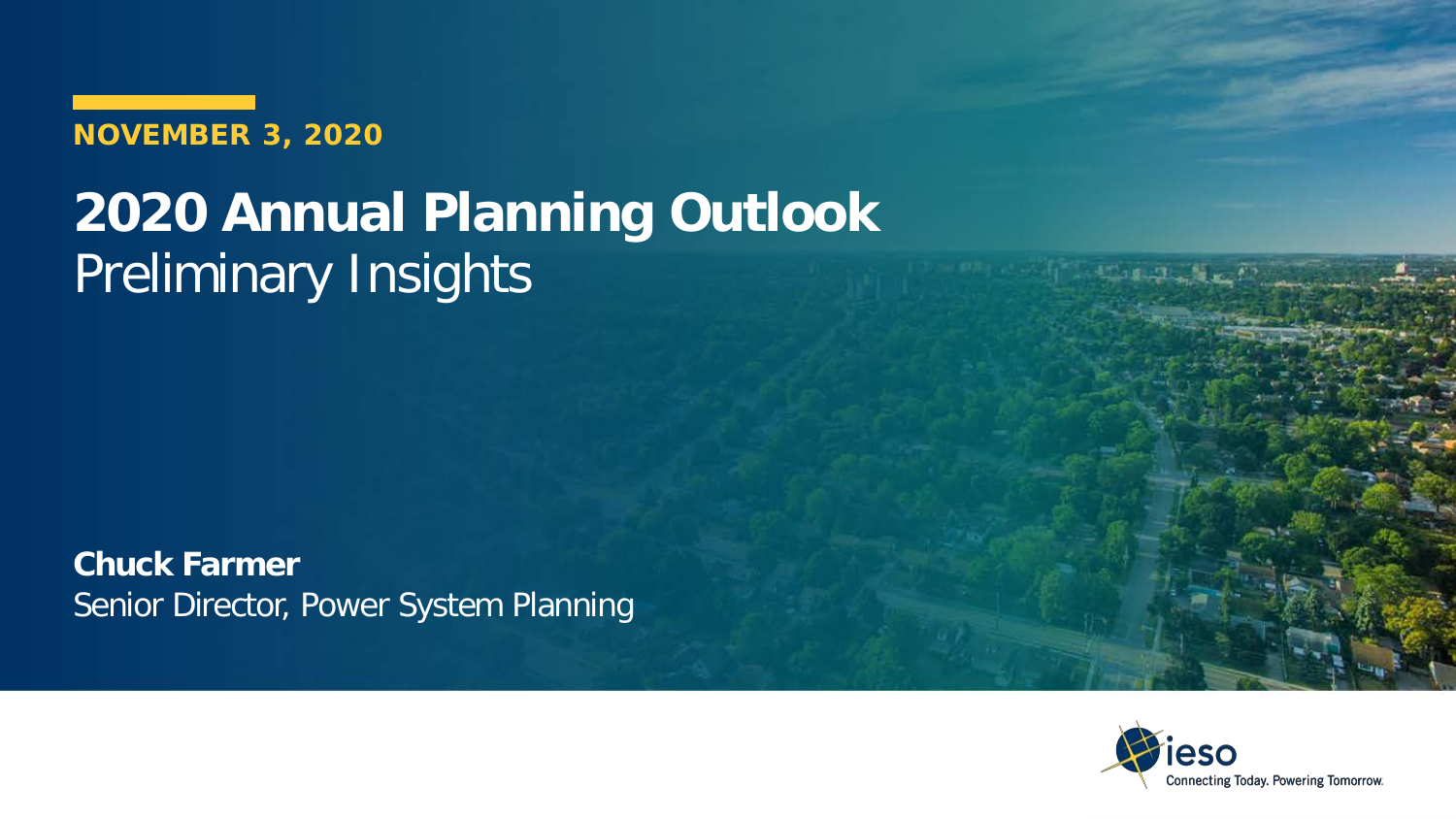#### **System Needs**

- System needs are primarily for capacity
- Needs in the longer term continue to be driven by Pickering retirement
- In the near term, needs are lower than previously forecast driven by changes to demand and supply

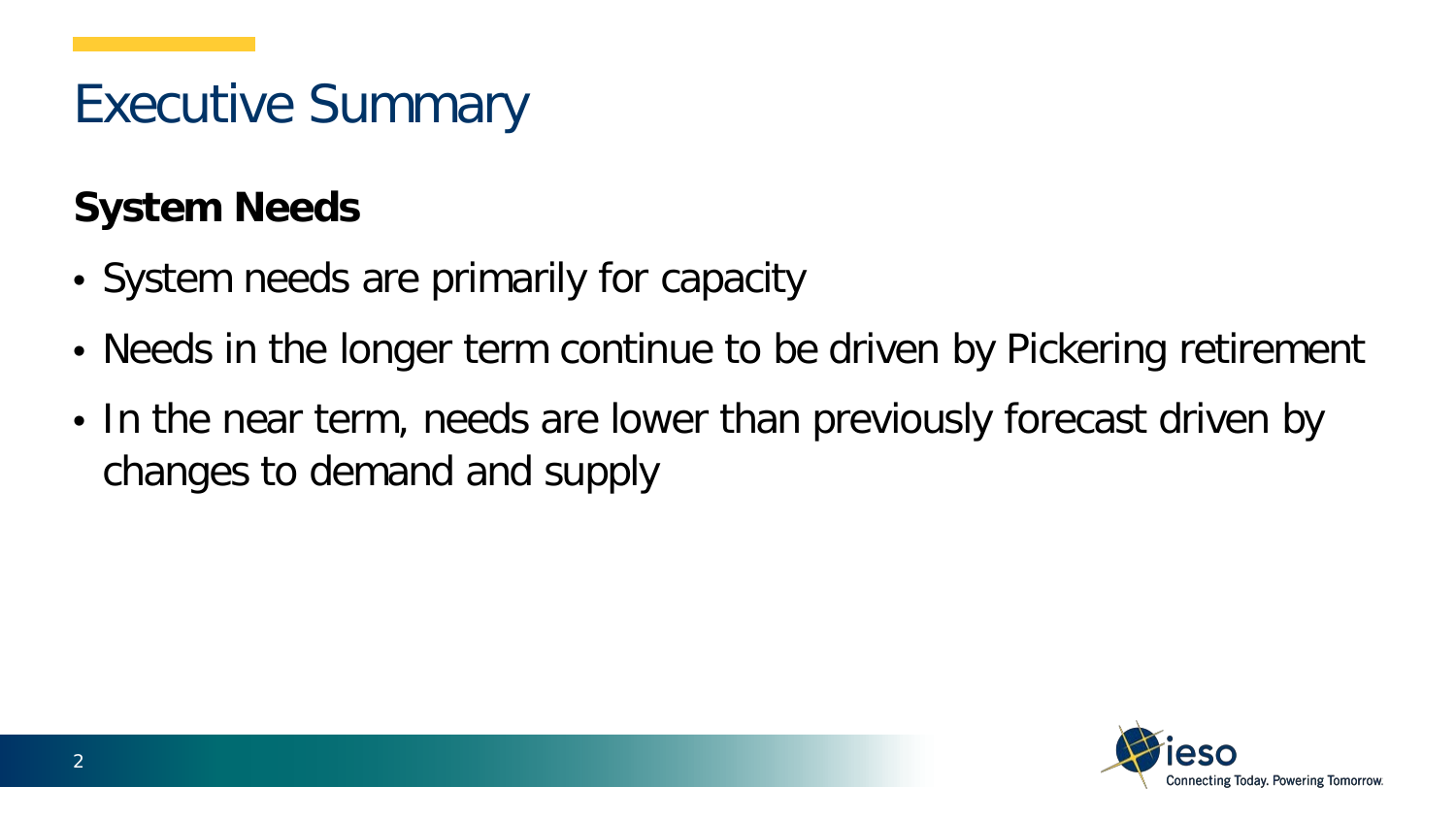#### **Demand**

- Near-term demand forecast continues to be uncertain as consumption patterns evolve and economy adapts to and recovers from pandemic
- In the near term, demand forecast is lower
- In the longer term, forecast is higher as remote work increases, greenhouse markets grow and investments in transit accelerate

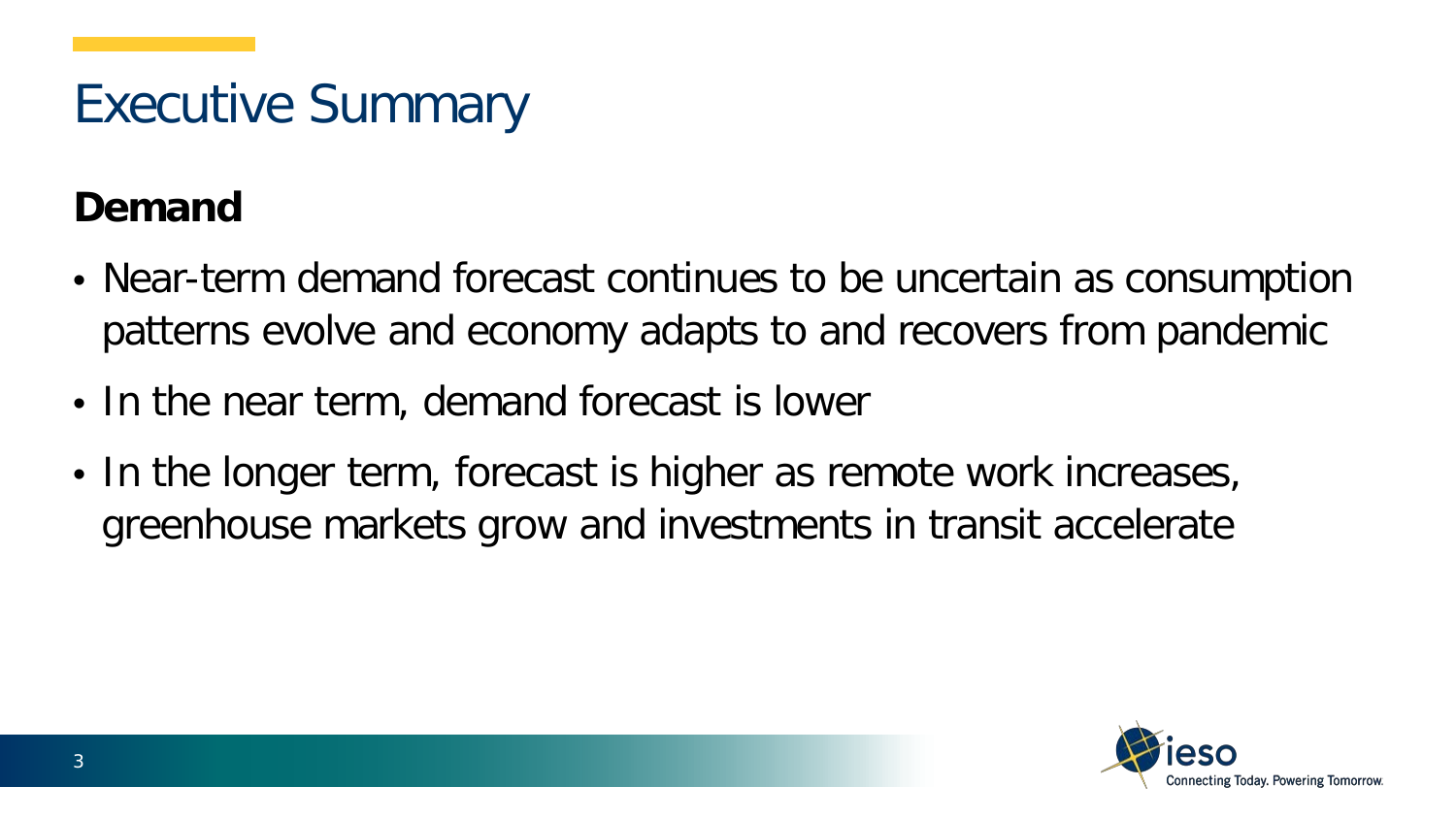#### **Supply**

- Available supply forecasts are higher as nuclear schedules evolve and outage schedules are optimized
- Nuclear operators have worked with IESO to help manage the impact of refurbishment schedules and major outages
- Operators have adapted their major maintenance schedules to minimize needs in the 2023-2024 timeframe

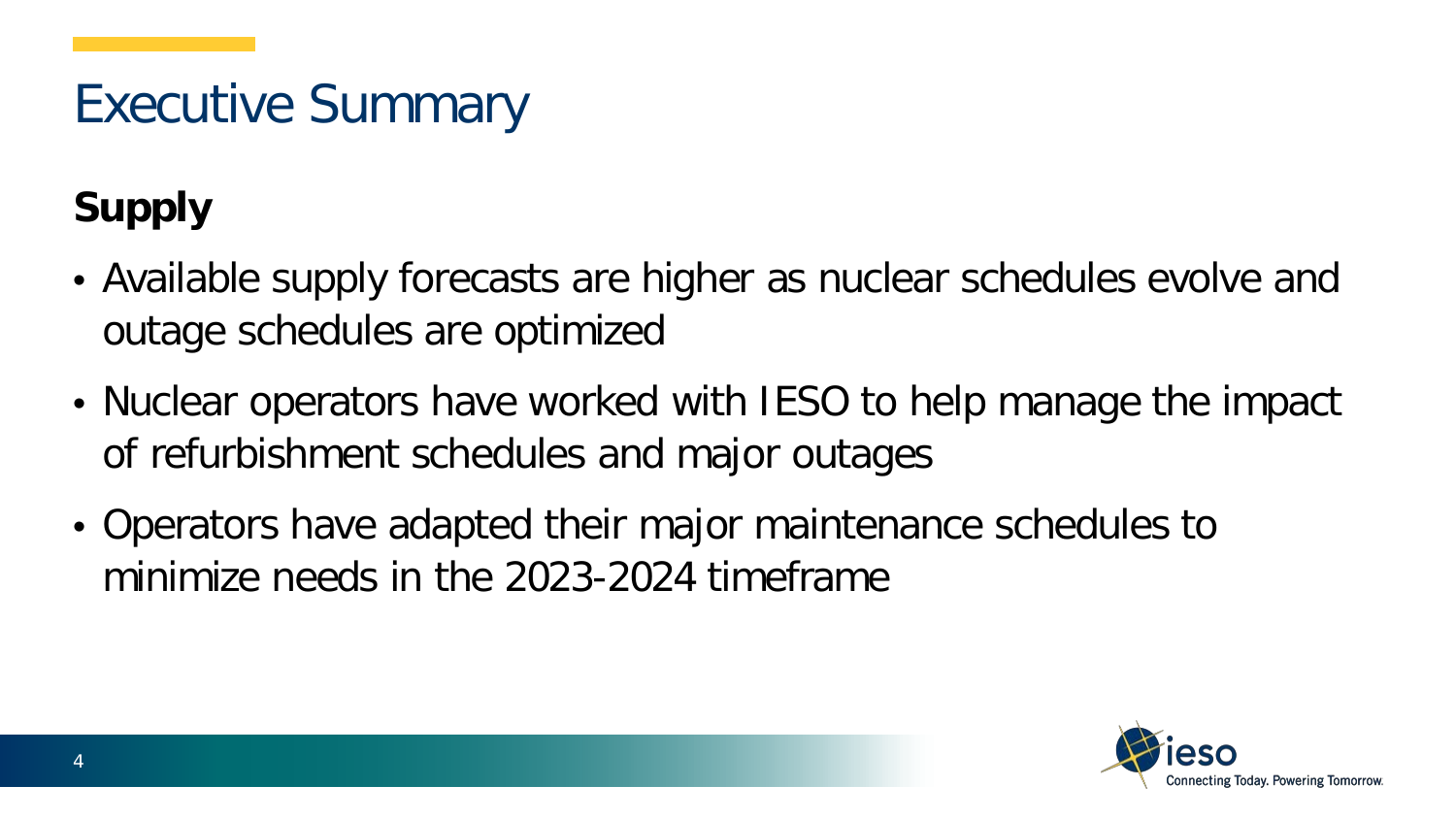#### **Sources of Uncertainty**

- The APO uses two scenarios to account for significant uncertainty over the next five years
- Demand forecast is dependent on the pace of economic recovery
- Policy decisions at the provincial and federal level have potential to impact both supply and demand
- Pickering extension to end of 2025 is dependent on regulatory approval, creating significant uncertainty in 2025

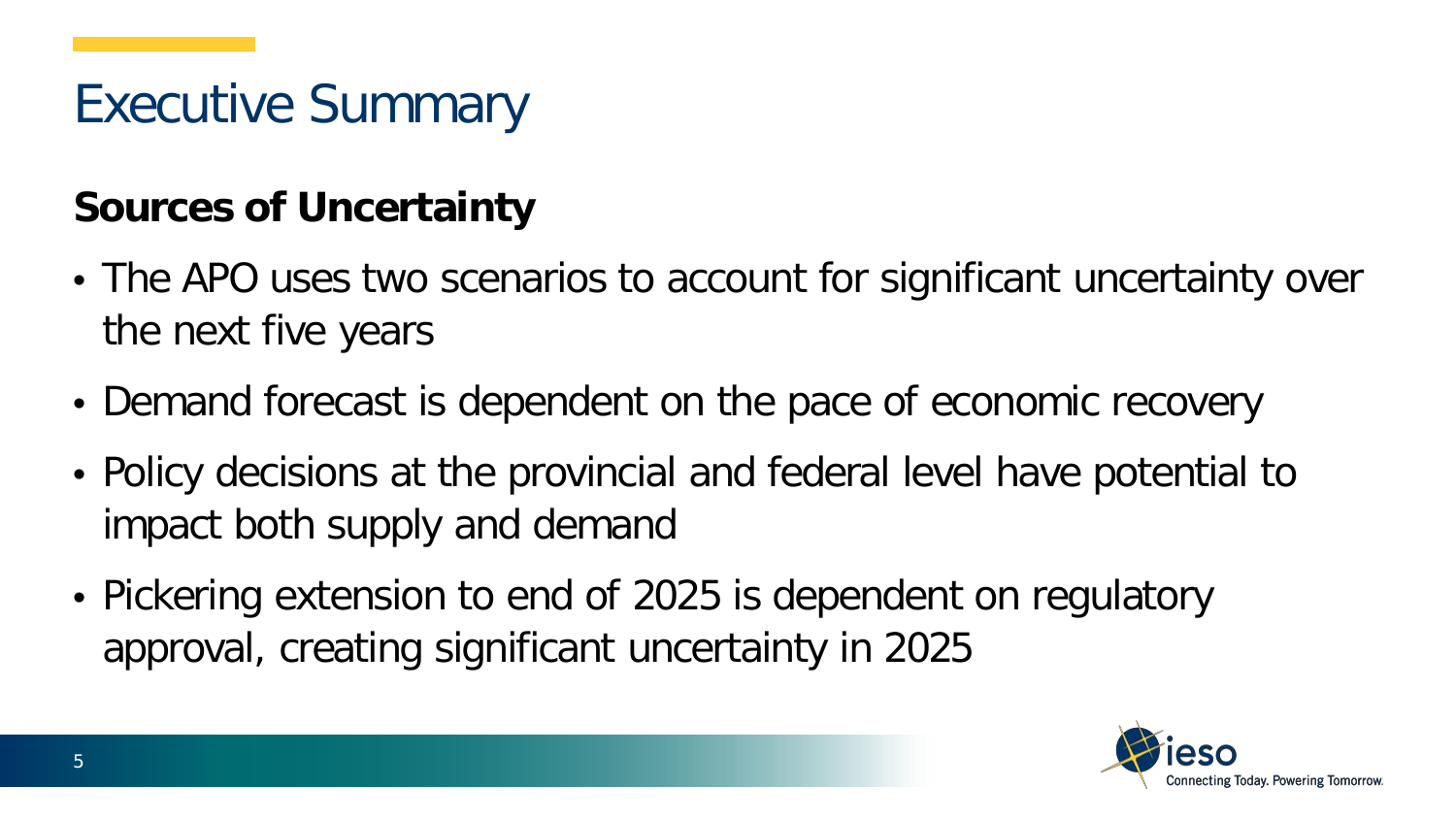## Annual Planning Outlook (APO) Scenarios Overview

- Two 2020 APO scenarios are both extension and refinement of Interim APO scenarios
- Scenarios continue to represent "bookends" of likely future conditions, with greater clarity in assumptions:
	- Supply: revised nuclear refurbishment schedules reveal less disruption than previously expected
	- Demand: about four months of additional demand data have shed light on changing demand patterns

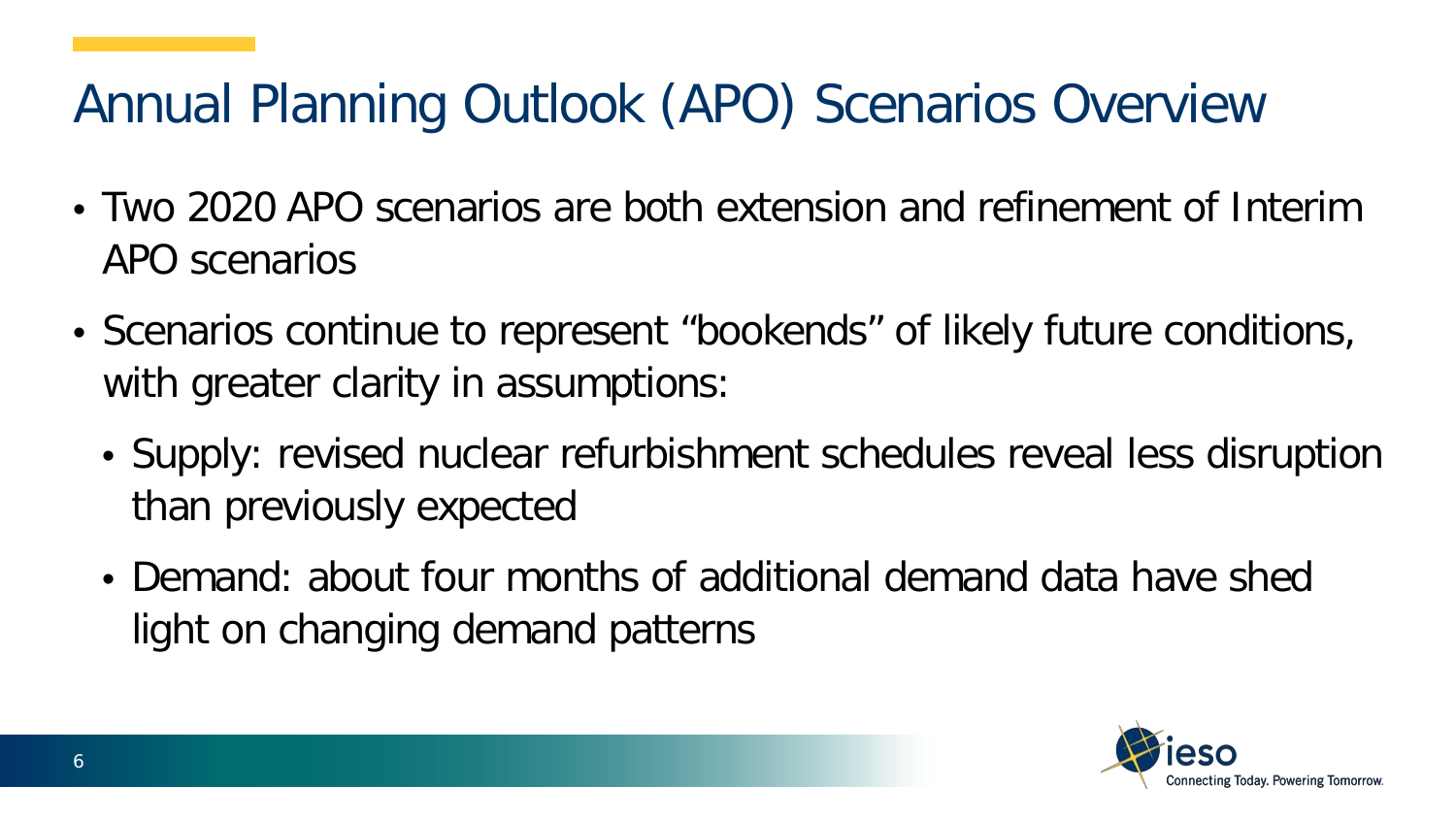#### Demand Forecast – Scenarios and Assumptions

- Both scenarios project lower demand in the near term and higher demand in the long term compared to the 2019 APO
- Forecast recovery to actual 2019 energy levels:
	- Scenario 1 by end of 2022; Scenario 2 by end of 2024
- Both scenarios reflect the Ministerial Directive for 2021-2024 Conservation and Demand Management (CDM) Framework, which the IESO received on September 30, 2020
- **Note:** for 2020 APO and beyond, the Industrial Conservation Initiative has been repositioned as a supply side resource

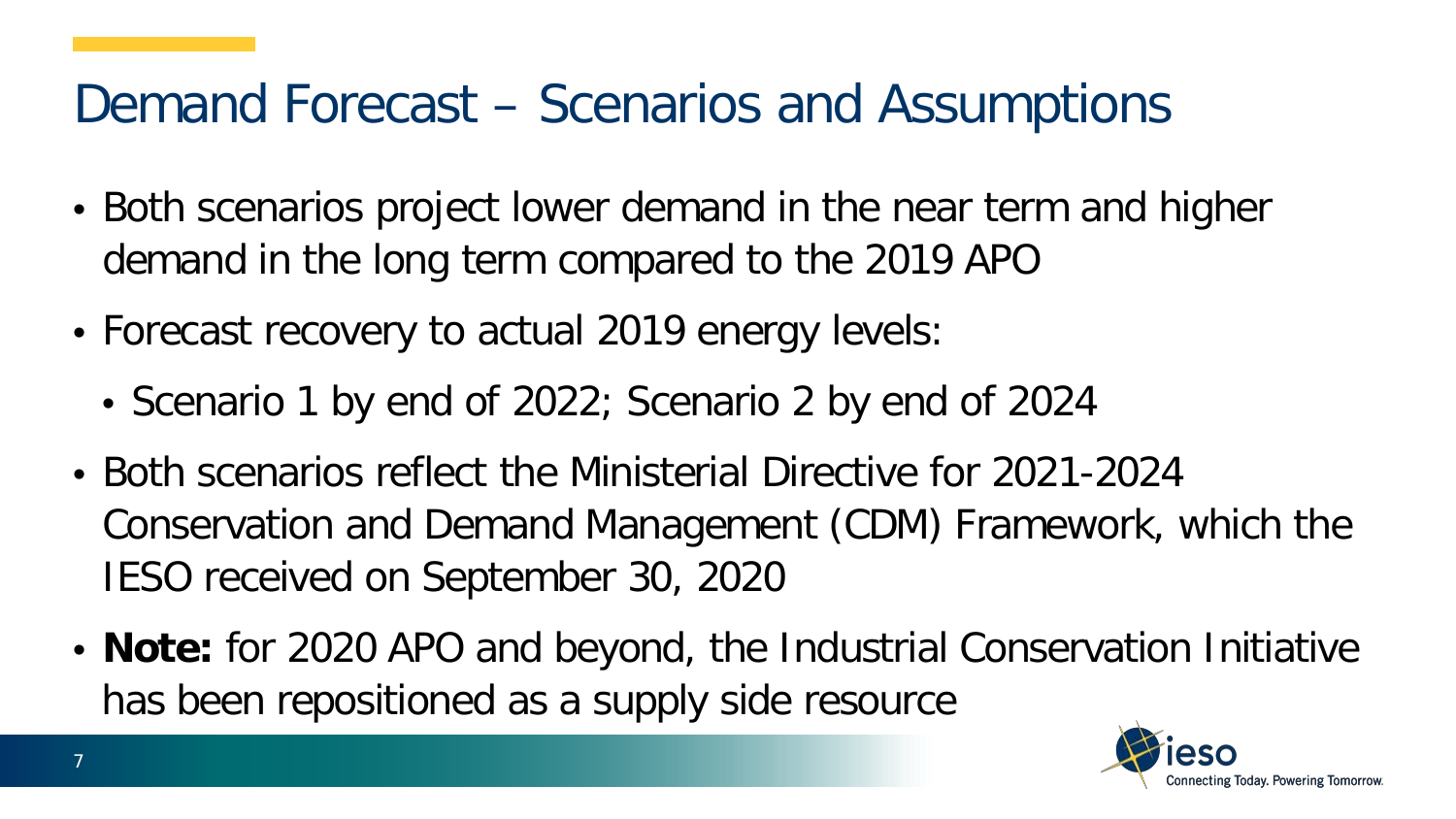#### Demand Forecast – Major Updates

- **State of the Economy:** Near-term recession leads to lower nearterm electricity demand followed by a multi-year recovery
	- Economic restructuring will lead to long-term changes in sectoral composition of electricity demand
- **Residential sector:** Household count projections, end-uses (e.g., HVAC) lead to higher demand in long term
- **Agriculture:** Greenhouse growth in Windsor-Essex is expected to increase winter demand by 950 MW by 2033 or 2036 (scenario dependent)

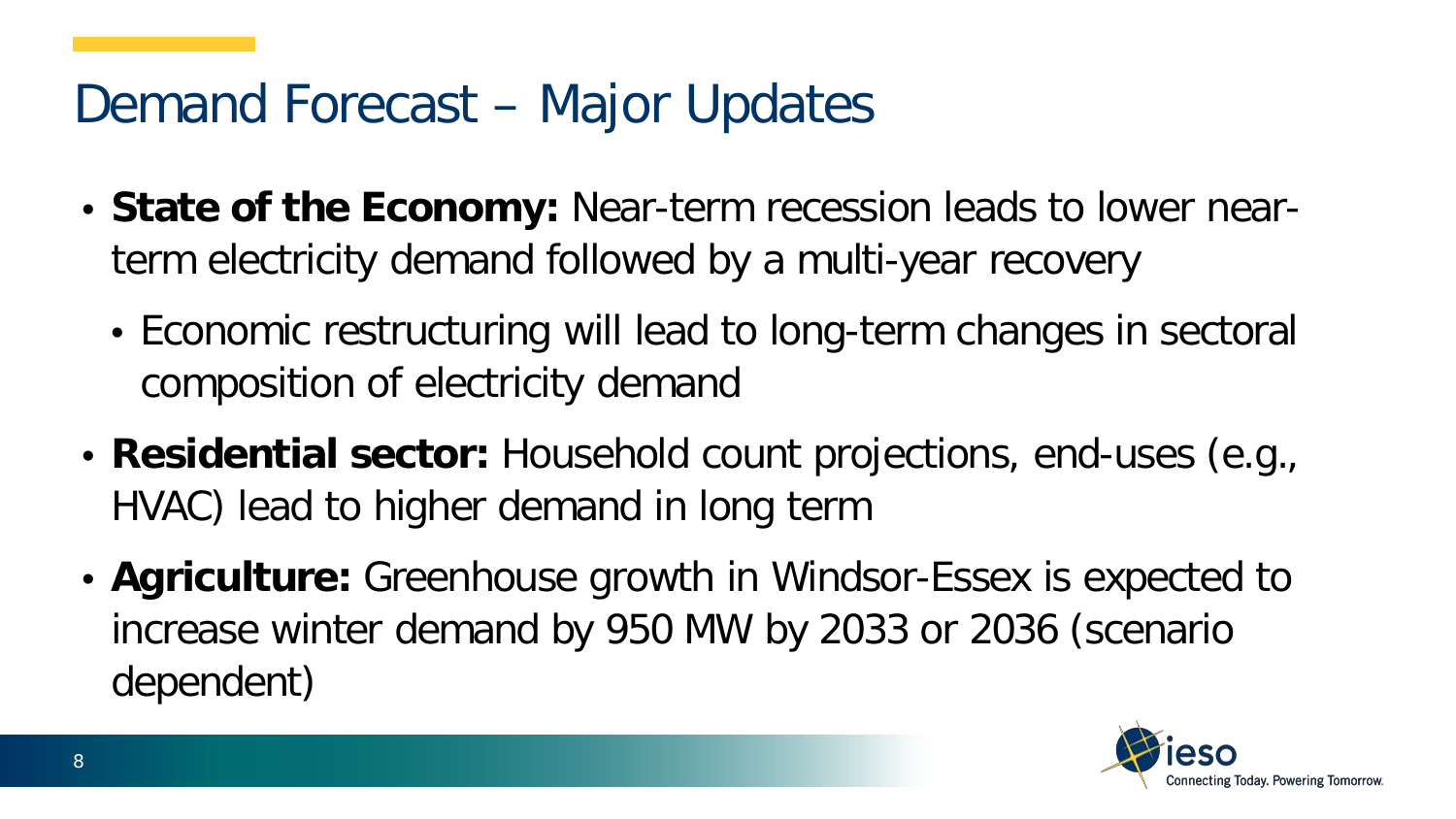## Demand Forecast – Major Updates (cont'd)

- **Commercial sector:** will be most negatively affected; however, it is more likely to rebound over time
- **Industrial sector:** has faced minimal pandemic impacts to date and has been surprisingly resilient and stable
- **Increased transit electrification**
- **Updated Price forecast:** lower long-term electricity rates influence increased electricity demand

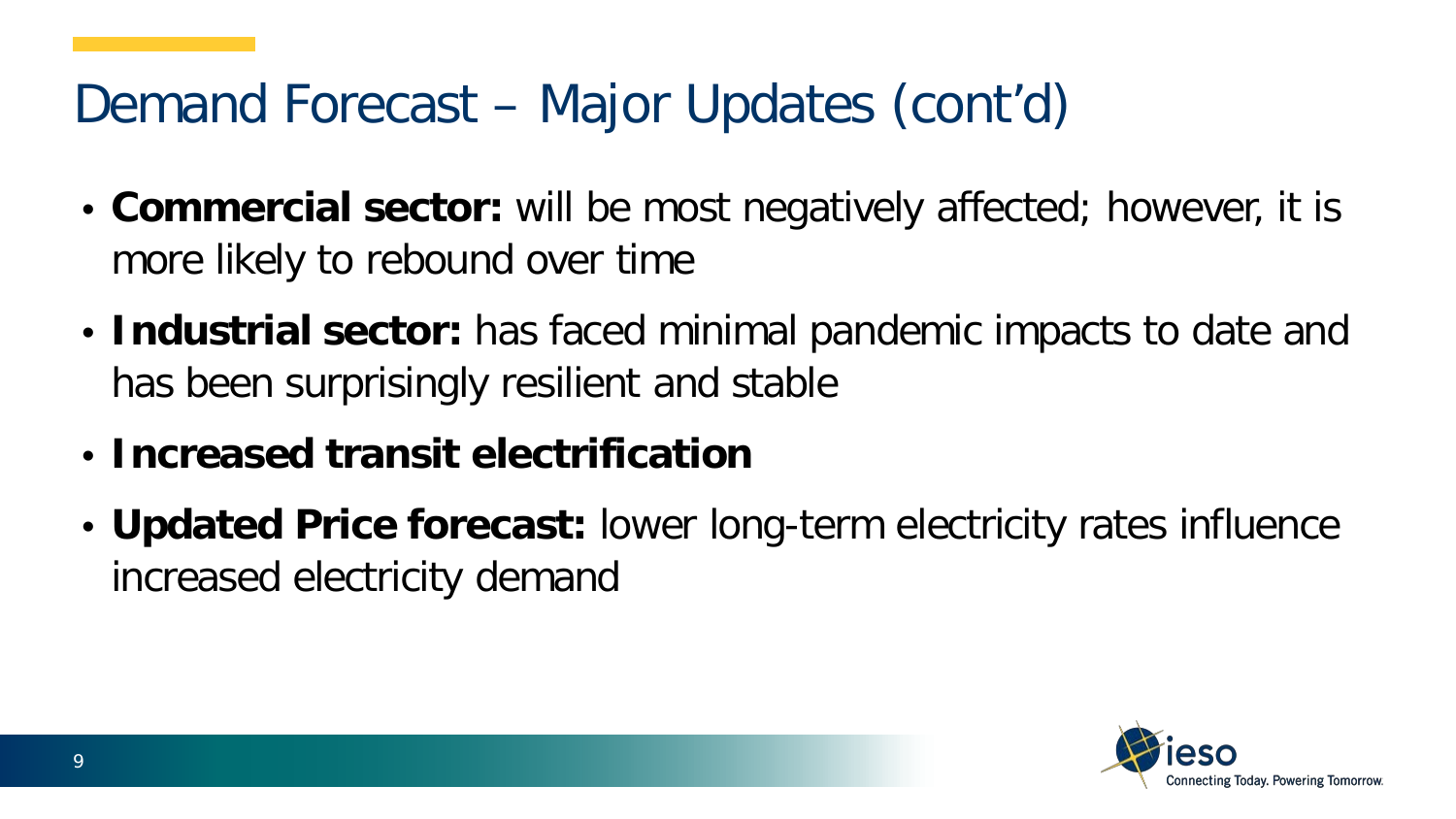### Energy Demand Forecast



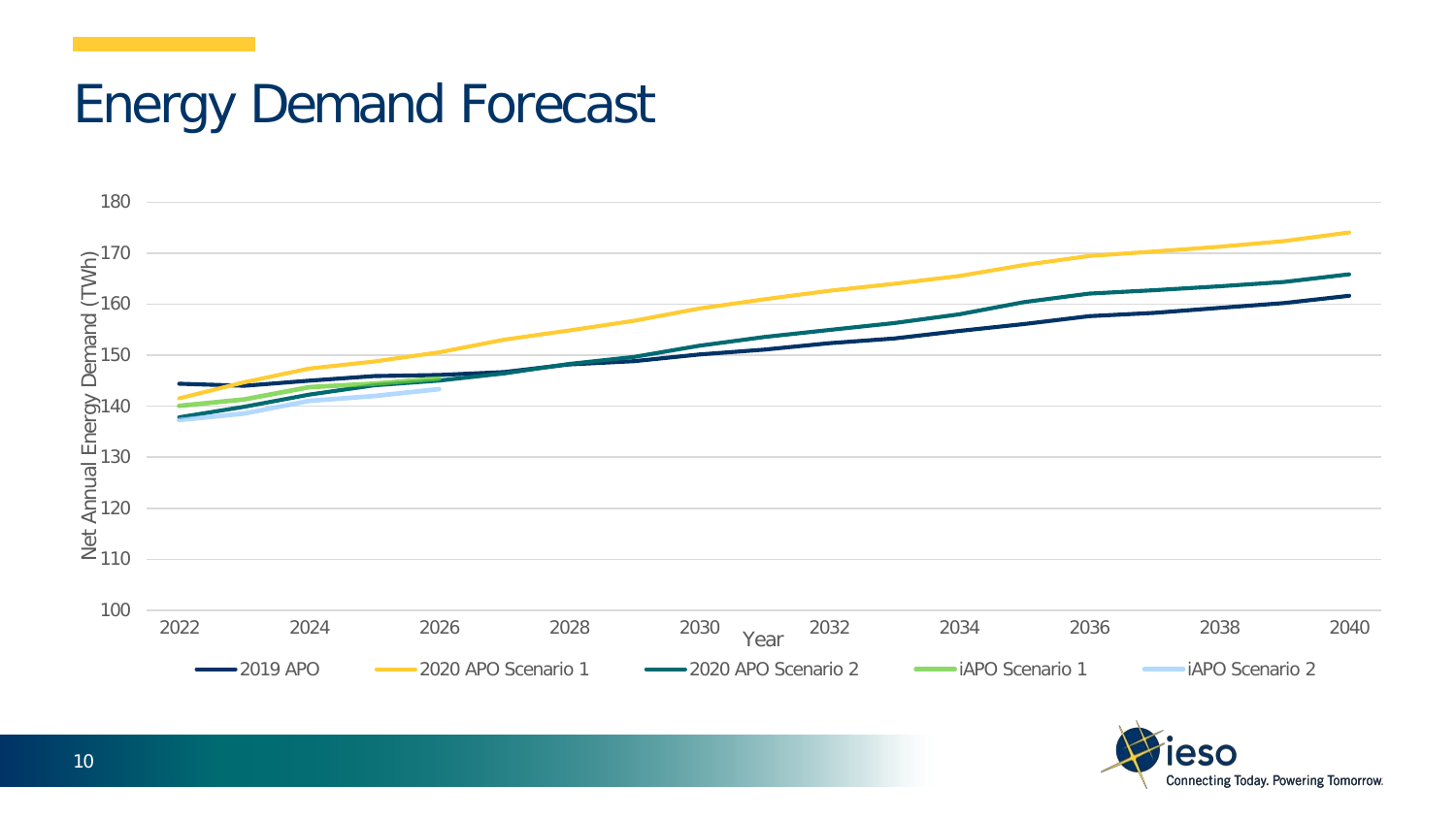#### Seasonal Peak Demand Forecast



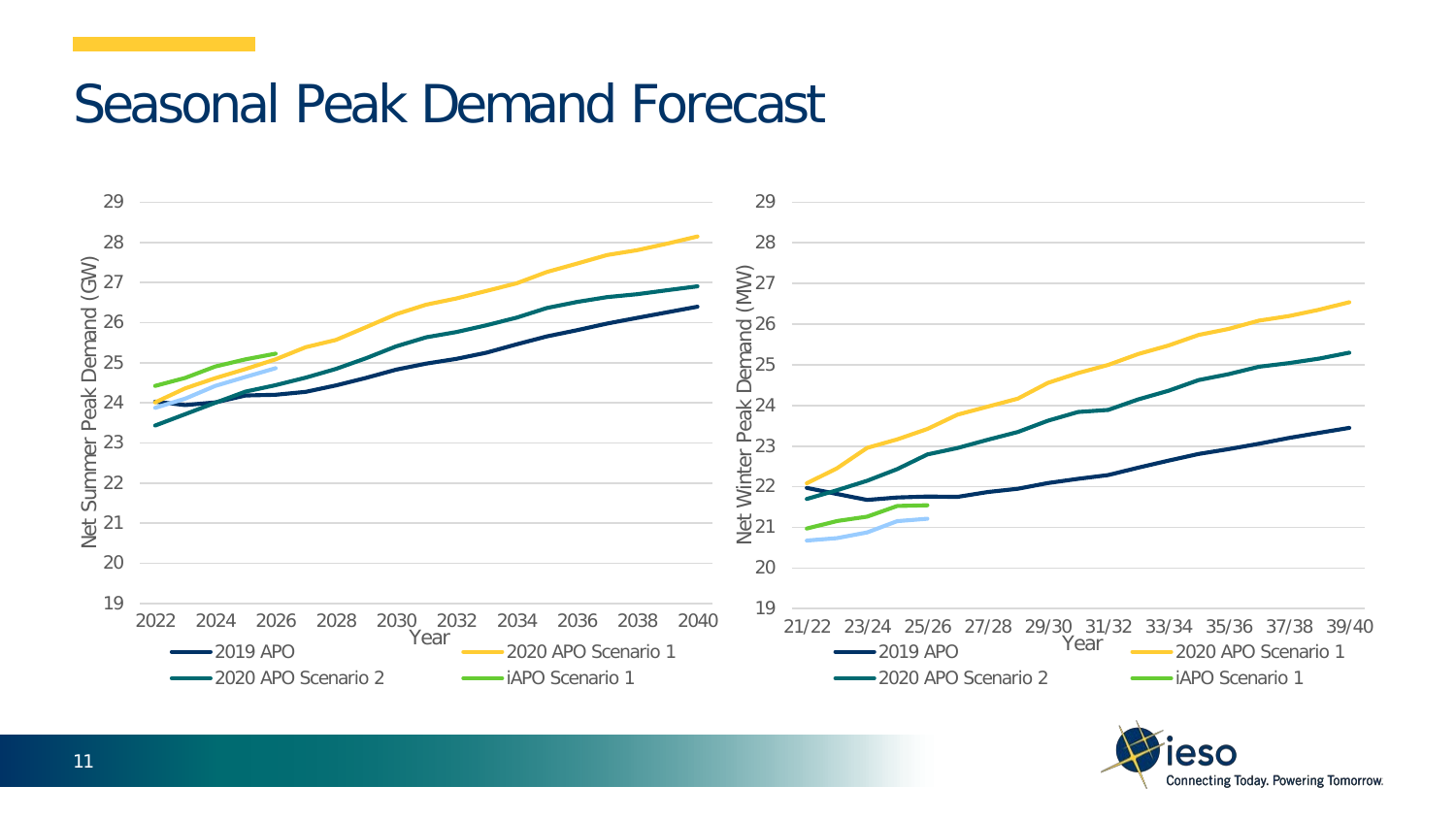# Supply Outlook

- Supply outlook is relatively unchanged from previous outlooks (2019 APO and iAPO)
- Slightly higher resource availability in the early 2020s is the result of Ontario Power Generation's deferral of nuclear refurbishments and the Pickering extension
- Due to the refurbishment and retirement of the nuclear fleet, total installed capacity varies between 38 and 40 GW during the 2020s, levelling off at 40 GW in the 2030s

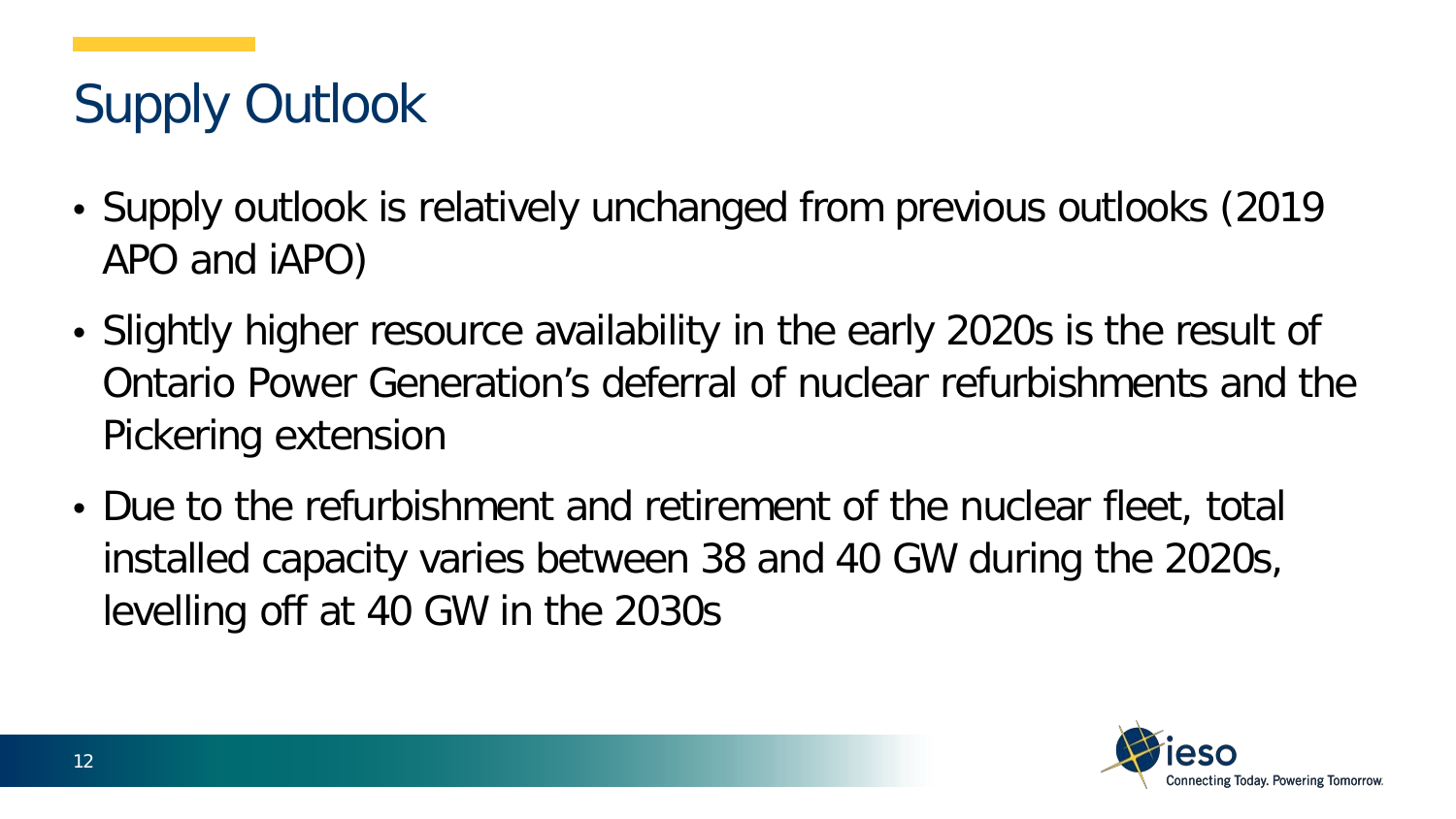# Supply Outlook (cont'd)

- Turnover in nuclear supply/capacity continues through the 2020s, as refurbishments proceed. Pickering retirement creates long-term reduction in available supply.
- Over the course of the outlook period, many contracts held by existing resources reach end of term
- Most contracts that expire in 2020s are gas; wind, hydroelectric and solar contracts begin to expire in the 2030s

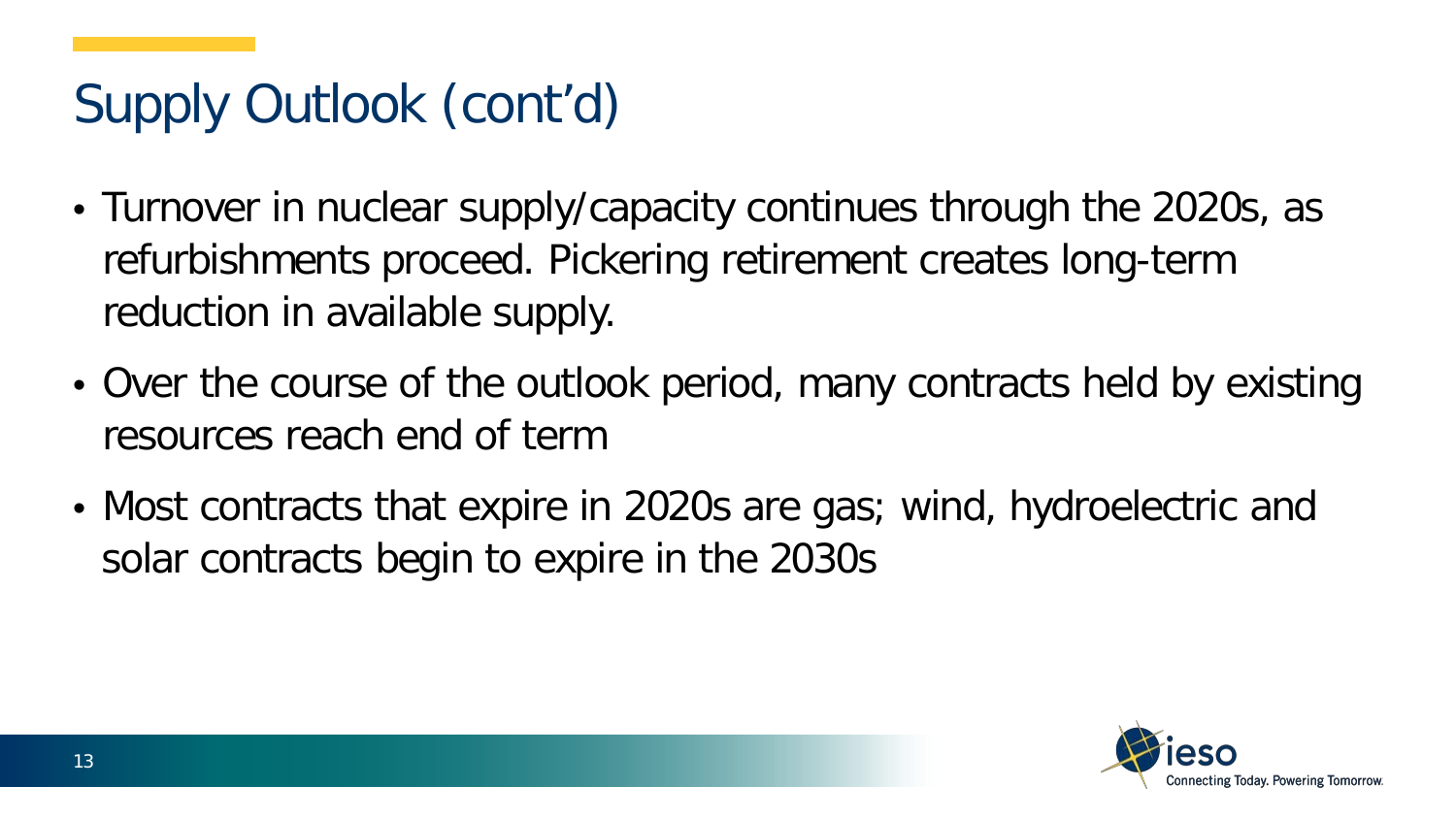### Summer Resource Adequacy Outlook

- Continue to see a need to acquire resources for the summer in the near term across the two demand scenarios
- Capacity need emerges in 2022 similar to 2019 APO and 2020 iAPO. However, a need for new resources emerges in 2025
- Near-term need is lower, largely due to a lower near-term demand forecast and Pickering extension
- Long-term summer capacity need is consistent with 2019 APO and higher in Demand Scenario 1